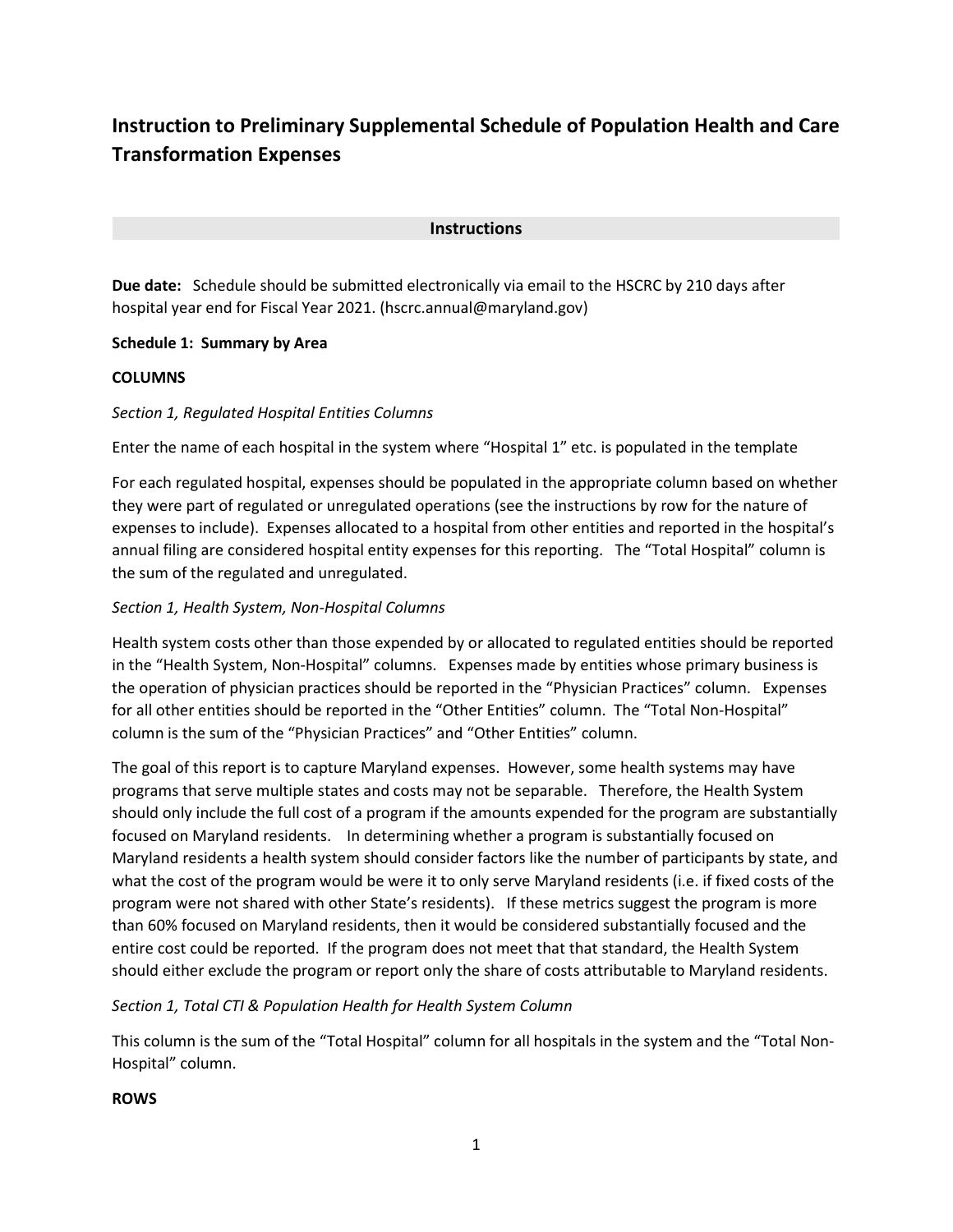#### *Section 1, rows 1 to n: Direct Expenses, Non-Physician*

In this section report Direct Expenses from Population Health and Care Transformation that are Non-Physician related as defined in the Definitions section of these instructions. The schedule has been pre-populated with some typical expense categories. These are defined further in the Definitions section of these instructions. These categories are provided as a guide but do not necessarily cover 100% of eligible expenses, additional rows may be added for expenses that meet the definition provided for this section but do not fit into one of the pre-populated rows.

# *Section 1, row 1T:*

This row is the sum of all rows in Section 1 above

# *Section 2, Direct Expenses, Physicians/Physician Extenders*

In this section report Direct Expenses for Physicians and Physician Extenders (Physician Direct) as defined in the Definitions section of these instructions. Expenses should be organized into the rows described below. In section 6 of the report hospitals are asked to describe the physician specialties included in each of the rows in Section 2. The specialties for each row in section 2 should be identified separately, a single consolidated list is not sufficient.

# *Section 2, Row 1: Hospital Coverage*

In this row report Physician Direct expenses that related to providers who are essential to the operation of a regulated hospital and are being compensated for work that occurs in that hospital. Examples include hospitalist costs and on-call fees paid to specialists to provide emergency department coverage.

# *Section 2, Row2: Population Health focused clinics*

In this row report Physician Direct expenses for providers who work in a clinic operated by the health system that was founded specifically to manage population health in a creative or innovative way by enhancing care of filling unmet needs for specific populations. Traditional hospital clinics or acquired primary care practices should not be included in this row.

# *Section 2, Row 3: Community Physicians in specialties identified in CHNA*

In this row report Physician Direct expenses for providers who work in a traditional clinic or practice in a specialty that was cited as a needed specialty in the Hospital's Community Health Needs Assessment (CHNA) for the appropriate reporting period.

# *Section 2, Row 4: Community Physicians - Primary Care, not in CHNA*

In this row report Physician Direct expenses for providers who work in a primary care clinic or practice if primary care was not included as a needed specialty in the Hospital's CHNA for the appropriate reporting period (if primary care was identified in the CHNA this row should be zero for that hospital).

# *Section 2, Row 5: Community Physicians - All Other, not in CHNA*

In this row report Physician Direct expenses for providers who work in specialties other than primary care that were not included as a needed specialty in the Hospital's CHNA for the appropriate reporting period.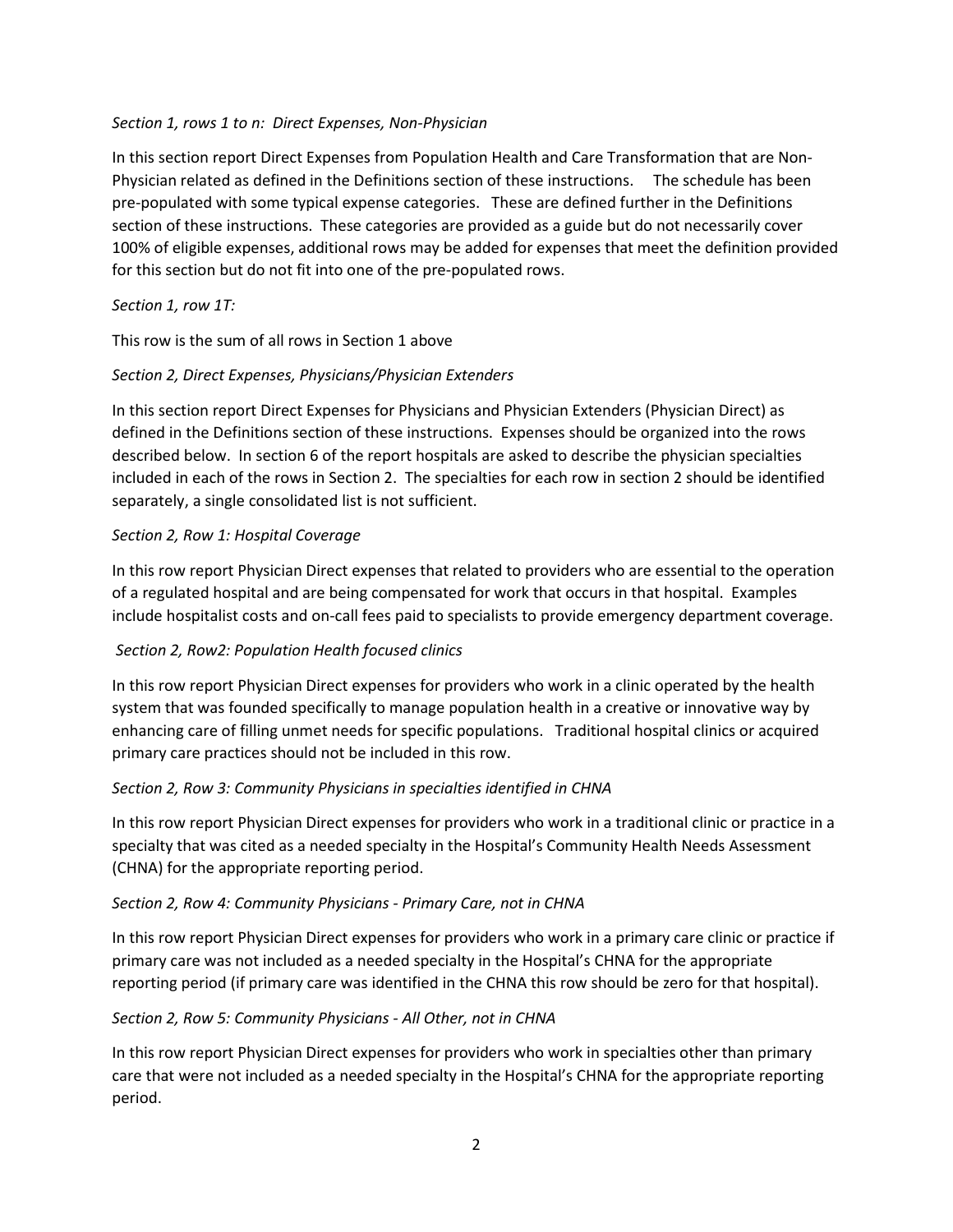*Section 2, row 2T:*

This row is the sum of all rows in Section 2 above

*Section 3 is not used*

*Section 4, rows 1 to 5: Indirect Expenses, Physician Related*

In this section report Indirect Expenses from Population Health and Care Transformation that are Physician related as defined in the Definitions section of these instructions. These expenses should be mapped into the same categories as Section 2 based on the nature of the physicians they support. Costs that are not specific to one category of physicians should be allocated based on relative cost or some other reasonable basis.

*Section 4, row 4P:*

This row is the sum of all rows in Section 4 above.

*Section 4, row 4T:*

This row is row 4P expressed as a % of row 2T

*Section 5, Rows Phy1 to Phy5: Related Revenue – Physician Revenue – (these amounts should not be reported as a negative adjustment. Please enter as a positive number, unless it is a loss).*

Report the revenue received by the relevant entity from billing for the physician services reported in Section 2, rows 1 to 5. The revenue should be reported net of deductions. The revenue for any physician reported in the regulated entity columns (regulated or unregulated) should tie to the revenue amounts reported in the hospital's annual filing.

*Section 5, Row 5T-Physician: Total Physician Related Revenue*

This row is the sum of all rows in Section 5 Physician above

#### *Section 5 Rows Oth1 to Othn:*

Report any funding, other than through the hospital's global budget that supports the non-physician expenses reported in Sections 1 and 3. Hospitals may group revenue sources into logical buckets and add additional rows as needed. Example of funding to be reported in this section include care management fees received under the MDPCP program or other programs, grant revenue from HSCRC or other grants, patient fees, local government funding or charitable contributions or corporate sponsorship if it was designated to support the expense in question. Any patient revenue reported should be reported net of deductions.

If expenses are reported in sections 1 and 3 that have a related revenue source it must be reported in this section.

*Section 5, Row 5T Total Related Revenue*

This row is the sum of row 5T-Physician and row 5T-Other Revenue.

*Section 6: Descriptive Information for Section 2*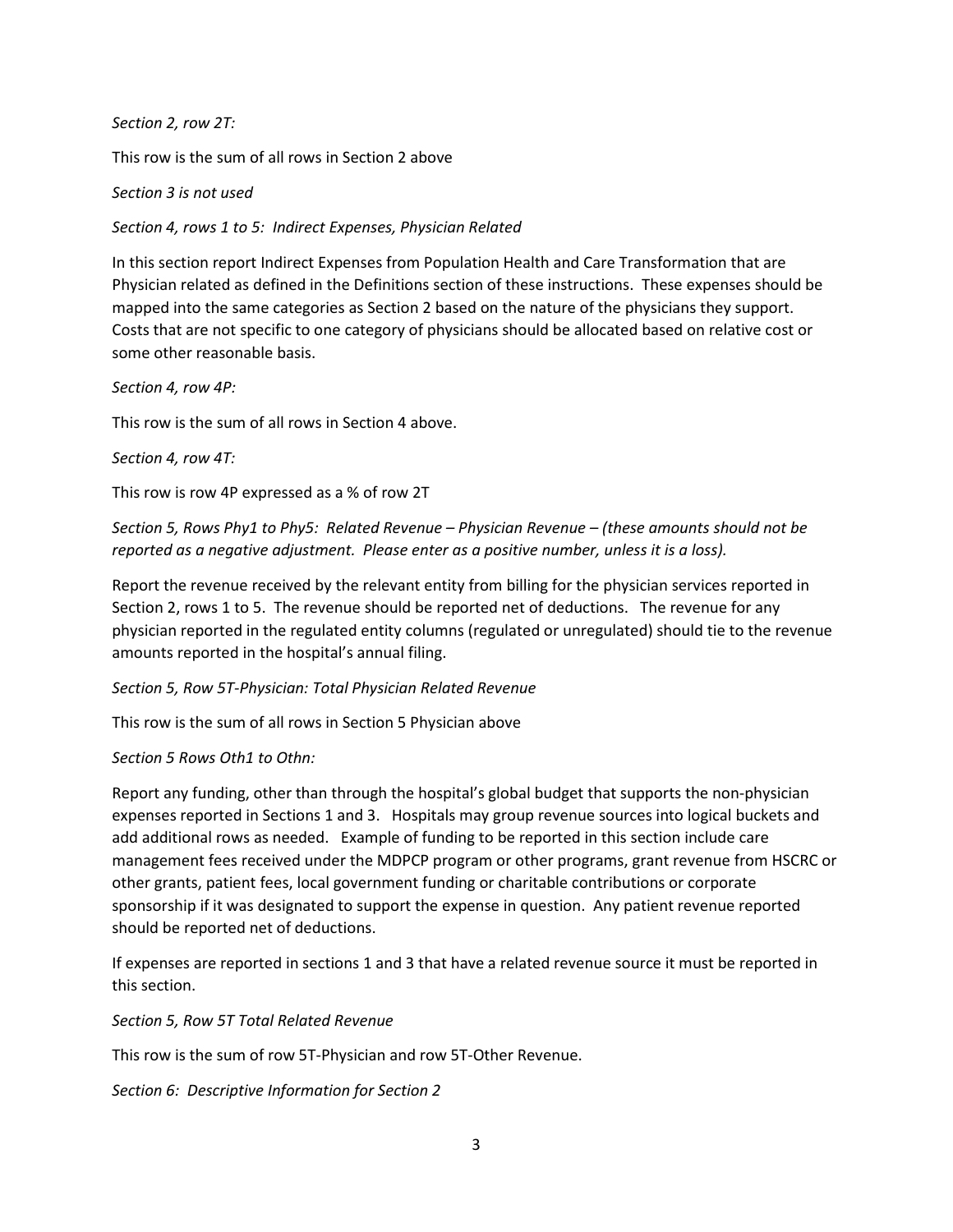In each row of this section provide a written list of the specialties or other description of the nature of the physicians included in the equivalent row in Section 2. Each row in section 2 should be addressed separately.

## *Section 7 is not used*

# *Section 8: Other Discussion/Commentary*

Please use this section to discuss the assumptions and distinctions made in completing this report. Highlight any areas where definitions were unclear or problematic. This information will be used to refine and improve the reporting requirements in time for FY2022. Feel free to attach a separate document with this commentary if that is easier.

# **Schedule 2: Reconciliation to Annual Filing**

This schedule breaks out sections 1 and 2 on Schedule 1 by the cost center on the Annual Filing in which regulated enitity expenses shown on Schedule 1 were reported. As such this schedule is not applicable to health system expenses reported in the Health System, Non-Hospital columns on Schedule 1.

# **COLUMNS**

# *Section 1, Regulated Hospital Entities Columns*

Enter the name of each hospital in the system where "Hospital 1" etc. is populated in the template

For each regulated hospital expenses should be populated in the appropriate column based on whether they were part of regulated or unregulated operations (see the instructions by row for the nature of expenses to include). Expenses allocated to a hospital from other entities and reported in the hospital's annual filing are considered hospital entity expenses for this reporting. The "Total Hospital" column is the sum of the regulated and unregulated.

# **ROWS**

# *Section 1, Rows 1 to n: Direct Expense Non-Physician*

In this section report Direct Expenses from Population Health and Care Transformation that are non-Physician related as defined in the Definitions section of these instructions. Expenses should be organized into by the cost center in which they were reported in the hospital's Annual Filing (e.g., Management on Schedule C or Malpractice on Schedule UA). The Schedule is pre-populated with the frequently used cost centers, but additional rows may be added if additional cost centers are referenced. Expenses should be reported in the cost center where they were recorded prior to any allocations within the Annual Filing. The individual amounts in each cost center should just be those reported in Schedule 1 that were reported in that cost center on the Annual Filing They will not tie to the total reported on the Annual Filing for that cost center. The goal of this section is so that, when combined with the Annual Filing, the HSCRC can calculate the % of a given cost center in the Annual filing that is reflective of population health costs.

# *Section 1, row 1T:*

This row is the sum of all rows in Section 1 above. This amount should agree to the amount shown in row 1T for the equivalent column on Schedule 1.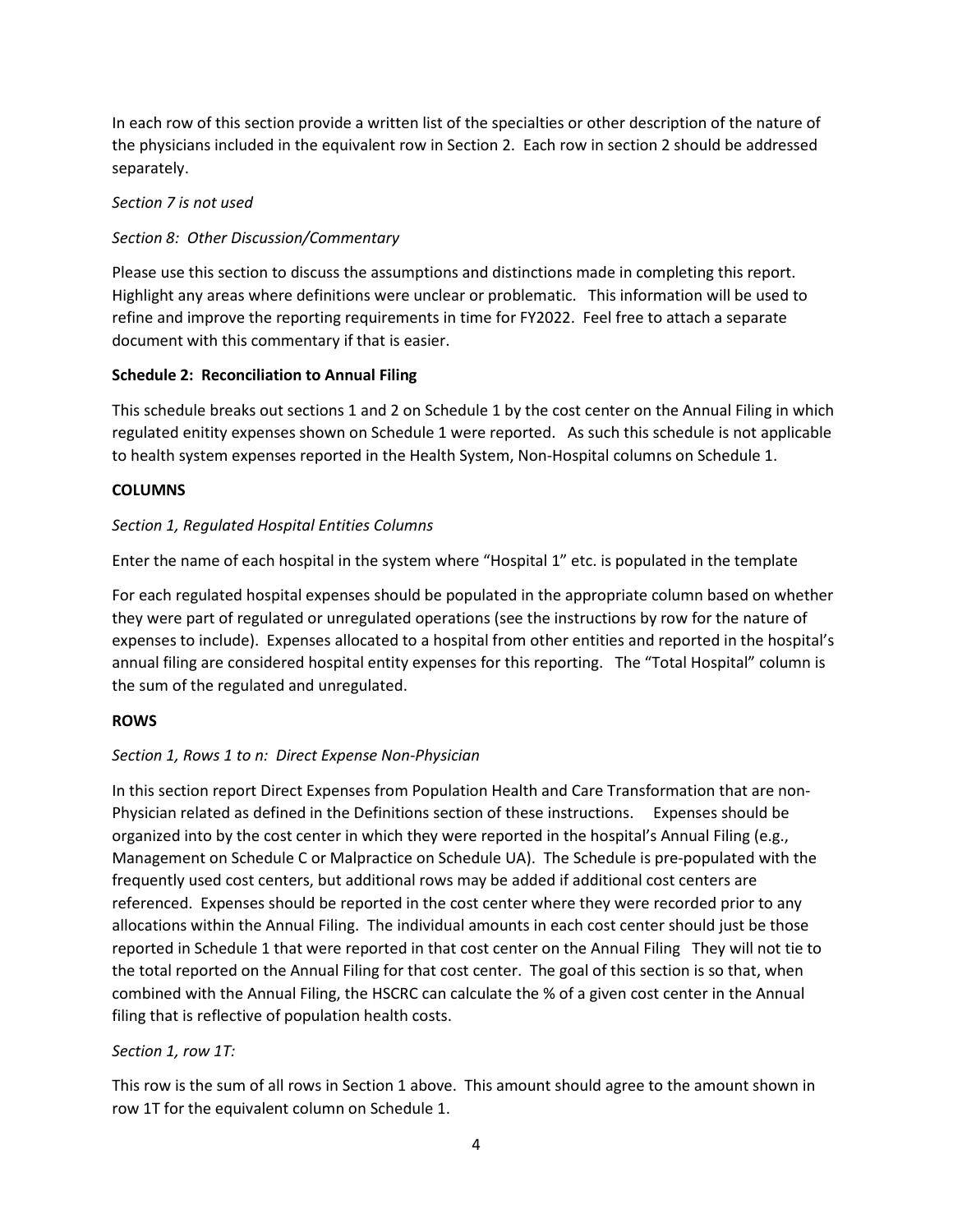## *Section 2, Direct and Indirect Expenses, Physicians/Physician Extenders*

In this section report Direct and Indirect Expenses for Physicians and Physician Extenders (Physician Direct) as defined in the Definitions section of these instructions. Expenses should be organized into by the cost center in which they were reported in the hospital's Annual Filing (e.g. URx).

#### *Section 2, row 2T:*

This row is the sum of all rows in Section 2 above. This amount should agree to the amount shown in row 2T + 4T for the equivalent column on Schedule 1.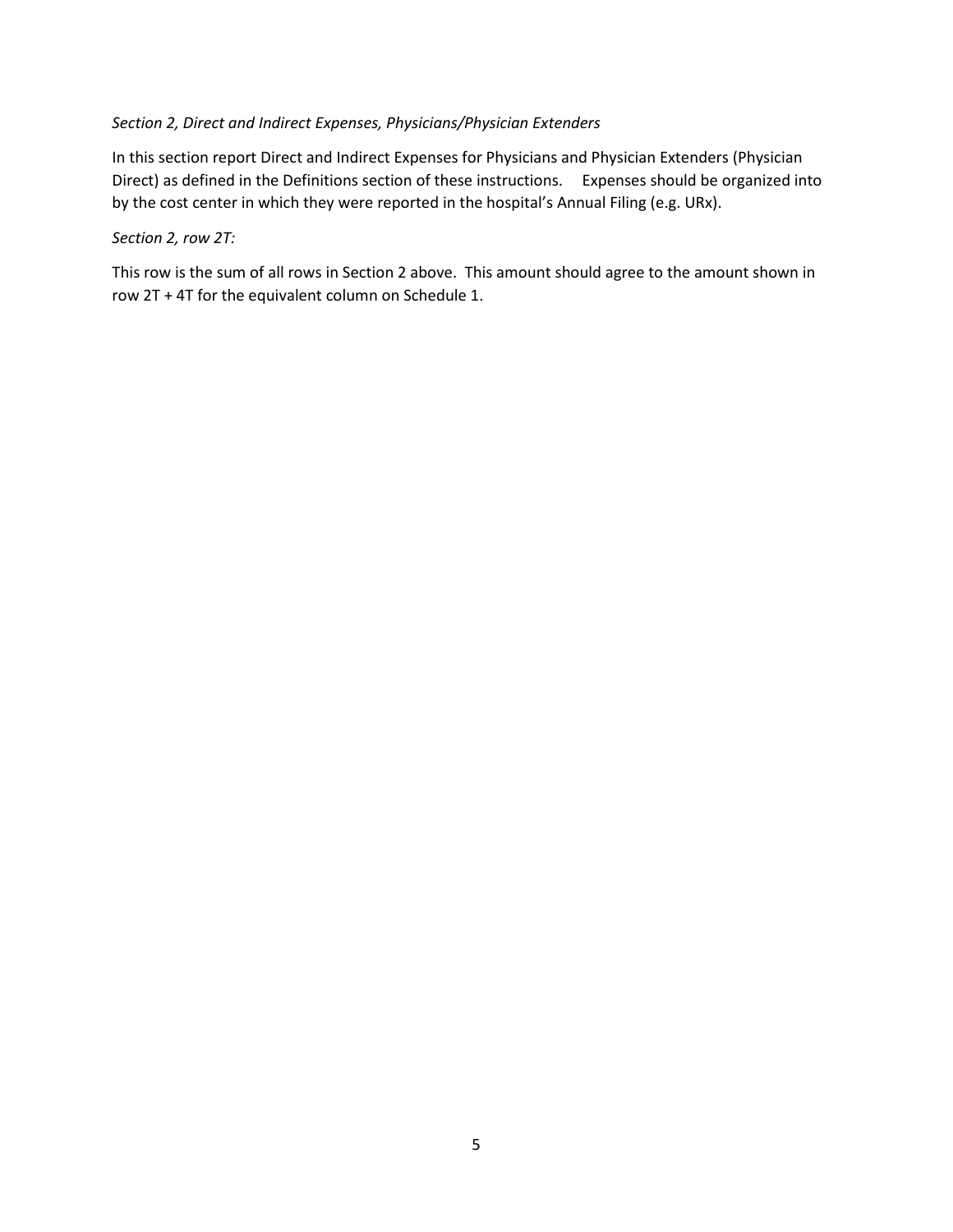#### **Definitions**

#### **Direct Expenses from Population Health and Care Transformation that are Non-Physician**

Expenses in this category reflect the expenses incurred in directly delivering eligible services as described below including both labor and materials. The discussion below reflects the HSCRC's thinking regarding what should be included. Due to the wide variety of costs and situations Hospitals should use their judgement in what they include.

#### *Eligible Services*

Eligible services include any service provided by a health system that meets all of the following:

- (1) Do not meet the definition of Physician Expenses as defined below and
- (2) Are not the delivery of traditional hospital services or incidental activities that commonly accompany the delivery of traditional hospitals services
- (3) The health system receives no or nominal reimbursement under insurance or through grants or other revenue sources (see discussion below). Note this does not preclude reporting as population health expenses tangible, additional services that are provided in conjunction with a reimbursed services but are beyond what that reimbursement would generally be expected to cover. For example, a hospital maintains a staff of social workers who provide community outreach in a Health Aging clinic and their services are not billed separately. The cost of the social workers would be Eligible Services although the traditional clinic services would not be.
- (4) Are intended to either (1) promote the health of the community more broadly or (2) improve the well-being of and care delivered to an individual outside the hospital in a way that traditional hospital or physician care does not.

#### *Default Eligible Service Categories Provided in Section 1*

Section 1 includes some predefined categories; further explanation of each category is provided below. These categories are provided for reporting convenience and are not intended to be an exhaustive list. Costs must meet the overall definition of Eligible Services above to be reported regardless of the category definition. Costs that meet the definition of Eligible Services but do not fit in one of the predefined categories should be reported in the "other" line or by adding additional lines with new categories.

Population Health Administration: Administrative and management costs of operating population health initiatives. Dedicated support functions like an analytics or finance team should also be included in this category.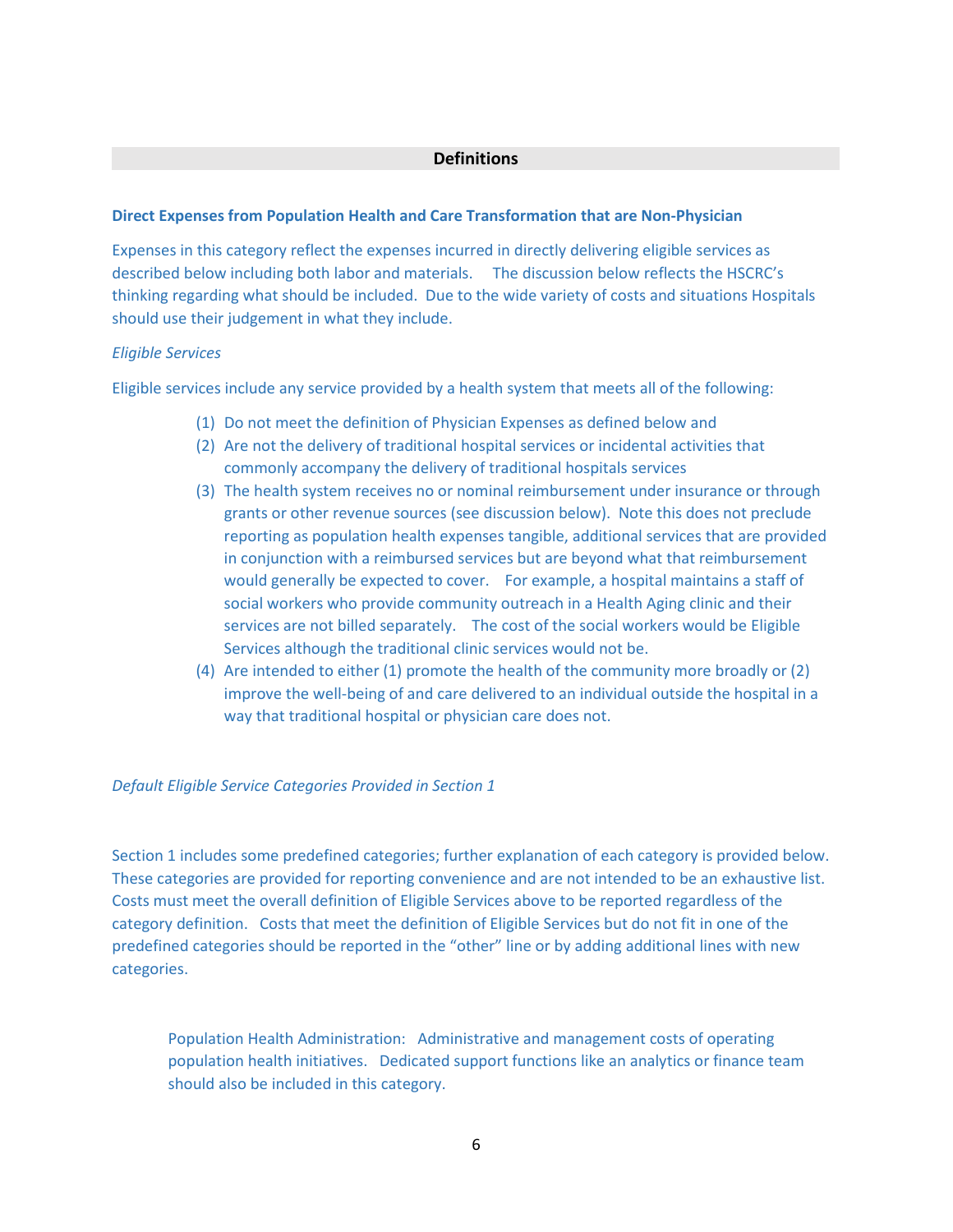Workforce Development: Programs that create/enhance population health related workers.

Care Management: Programs that provide community-based and transitional care management, either in person, or via telemedicine, that go beyond traditional discharge planning to enhance outcomes through appropriate ongoing community-based or post-acute care.

Communications: Programs that provide public information regarding population health (should not include general brand marketing or marketing of billable services).

Home Health Support: Programs that provide home health services beyond those which are reimbursed under traditional home health reimbursement.

Preventive Care: Programs to (1) increase the use of preventive care or (2) for preventive services that are not otherwise reimbursed.

Telemedicine: Program to deliver telemedicine services that are not otherwise reimbursed.

Community Outreach: Spending on community health workers, outreach workers, community education and other community-based resources with the specific goal of averting future healthcare spending.

Population Health Clinics: Non-reimbursed, Non-physician related spending on clinics (mobile or otherwise) that increase access to primary or specialty care and/or provide services beyond those normally available in a typical office care setting. For example, embedding social workers within a primary care clinic.

Housing: Programs that seek to improve access to quality housing in order to avert future healthcare spending.

Food: Programs that seek to improve access to food in order to avert future healthcare spending.

Transportation: Programs that seek to facilitate patient transportation in order to avert future healthcare spending.

#### *Reimbursed Services*

Under the limitation in item 3 of the Eligible Services definition above, a hospital may not report in this schedule losses on services such as home health or skilled nursing as these services have substantial reimbursement through an existing revenue stream. However, there is an exception to this rule if both of the following is true:

- (1) the reimbursement received is less than 60% of the cost of the service and
- (2) the incremental, tangible services driving the net loss cannot be isolated and reported as in the Social Work example cited under Eligible Services.

In this case the entire cost of the services would be reported in Section 1 and the revenue would be reported in Section 5. Example of this exception might include: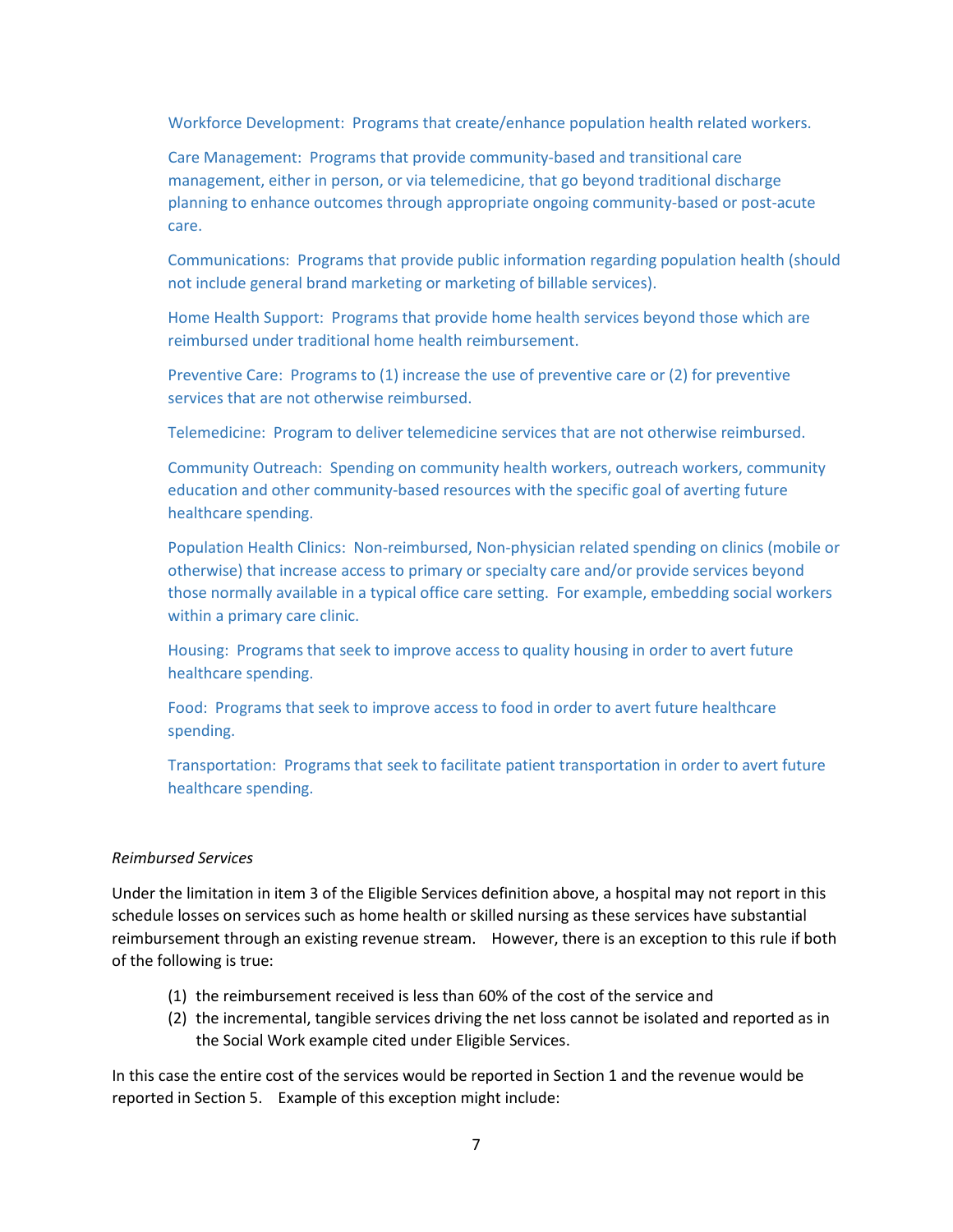- an outreach program that is 20% grant funded.
- if the Nurse Practitioners in a Healthy Aging clinic were held to a lower than normal productivity standard to allow them to perform home visits and take extra time with patients and family resulting in overall net losses on their services.

#### *Management Costs*

Management costs should only be considered direct to the extent a supervisor or manager is dedicated or substantially dedicated to the population health activities. For example, the supervisor of a community outreach team would be considered Direct as would a Vice President of Population Health. But time allocated to Population Health by managers with broader responsibilities should be included under indirect expenses.

#### *Allocation of Costs*

Direct expenses other than management costs may be based on an allocation to the extent that the involved costs supporting the reported population health activity are shared with other services. For example, a hospital maintains a call center that both confirms hospital appointments and performs patient education follow-up post discharge. Only the latter is considered an eligible service, therefore the cost of these employees should be allocated based on a relevant unit, e.g. number of calls or time on calls for each subject. Note, confirming hospital appointments is not consider a population health cost for this schedule because it is connected to the delivery of a traditional hospital service (see item 2 under the eligible service definition)

#### **Direct Expenses for Physicians and Physician Extenders (Physician Direct)**

Expenses in this category reflect the expenses incurred to engage physicians to provide care. To simplify reporting the HSCRC is deeming all physician costs Population Health for the purpose of this section of this schedule therefore all physician costs should be reported in this section regardless of the nature of the services provided except for residents and intern costs (see below).

Physician should be defined to include physicians and other practitioners who may practice independently (e.g. Nurse Practitioner, Physician Assistant, Social Workers in the behavioral health space). The cost should only be the actual cost of the physicians acting as providers, as follows:

- 1. It should only include the direct cost of the physician i.e. salary (including all bonuses) and fringe benefits for employed physician and fees paid to non-employed physicians.
- 2. It should not include other costs of physician clinics such as medical assistants and reception (that should be reported in Indirect).
- 3. It should not include the cost of physicians acting in management roles or other administrative, those should be reported in the appropriate location based on the nature of the role.